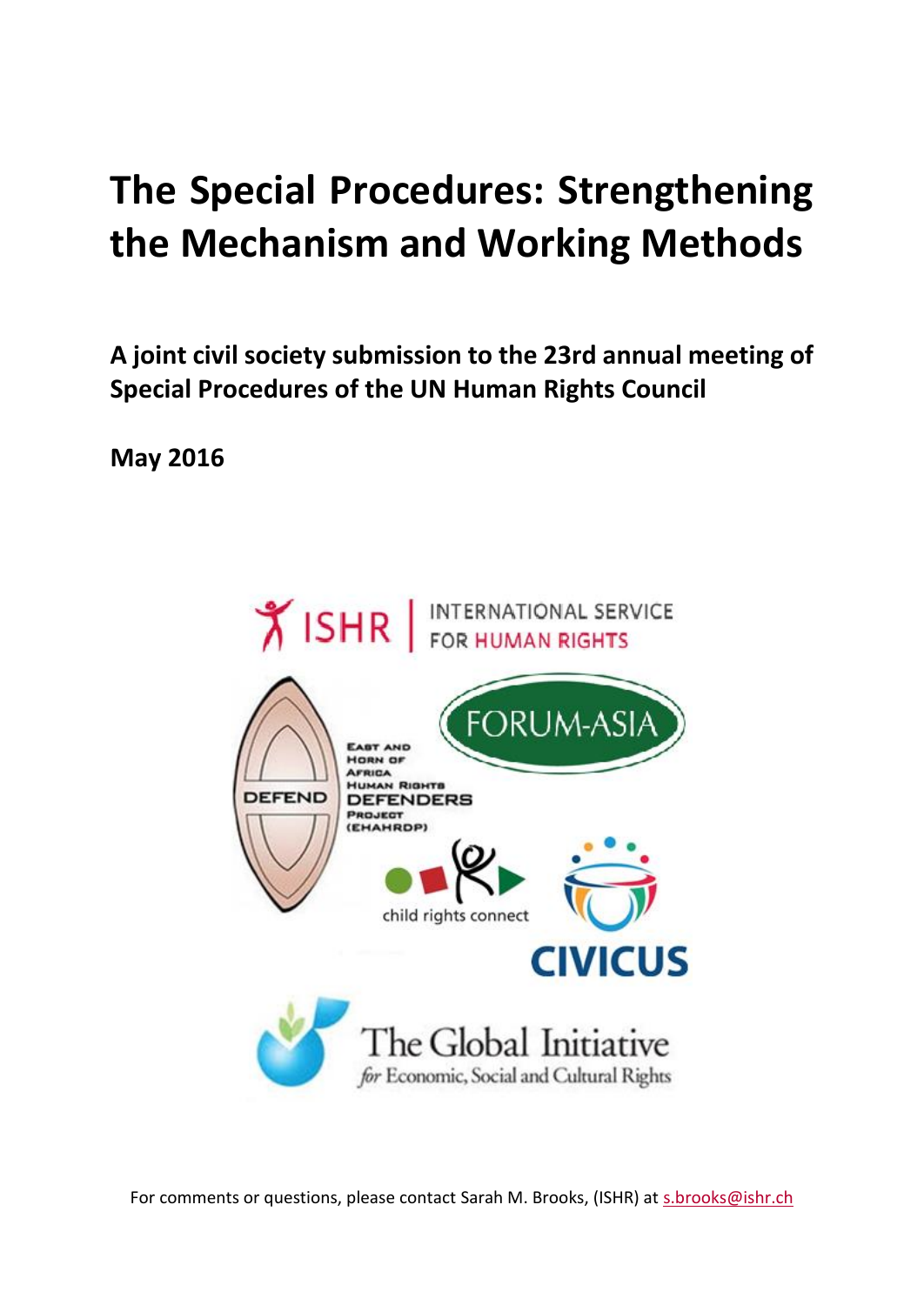# **Table of Contents**

| 1 <sub>1</sub> |                                                                               |  |
|----------------|-------------------------------------------------------------------------------|--|
| 2.             |                                                                               |  |
|                |                                                                               |  |
|                |                                                                               |  |
|                | c. Engagement by States and Increasing the Costs of Non-Cooperation           |  |
|                |                                                                               |  |
|                |                                                                               |  |
| 3.             |                                                                               |  |
|                |                                                                               |  |
|                |                                                                               |  |
|                |                                                                               |  |
|                | d. Engagement of Special Procedures with international and regional forums 14 |  |
|                |                                                                               |  |
|                |                                                                               |  |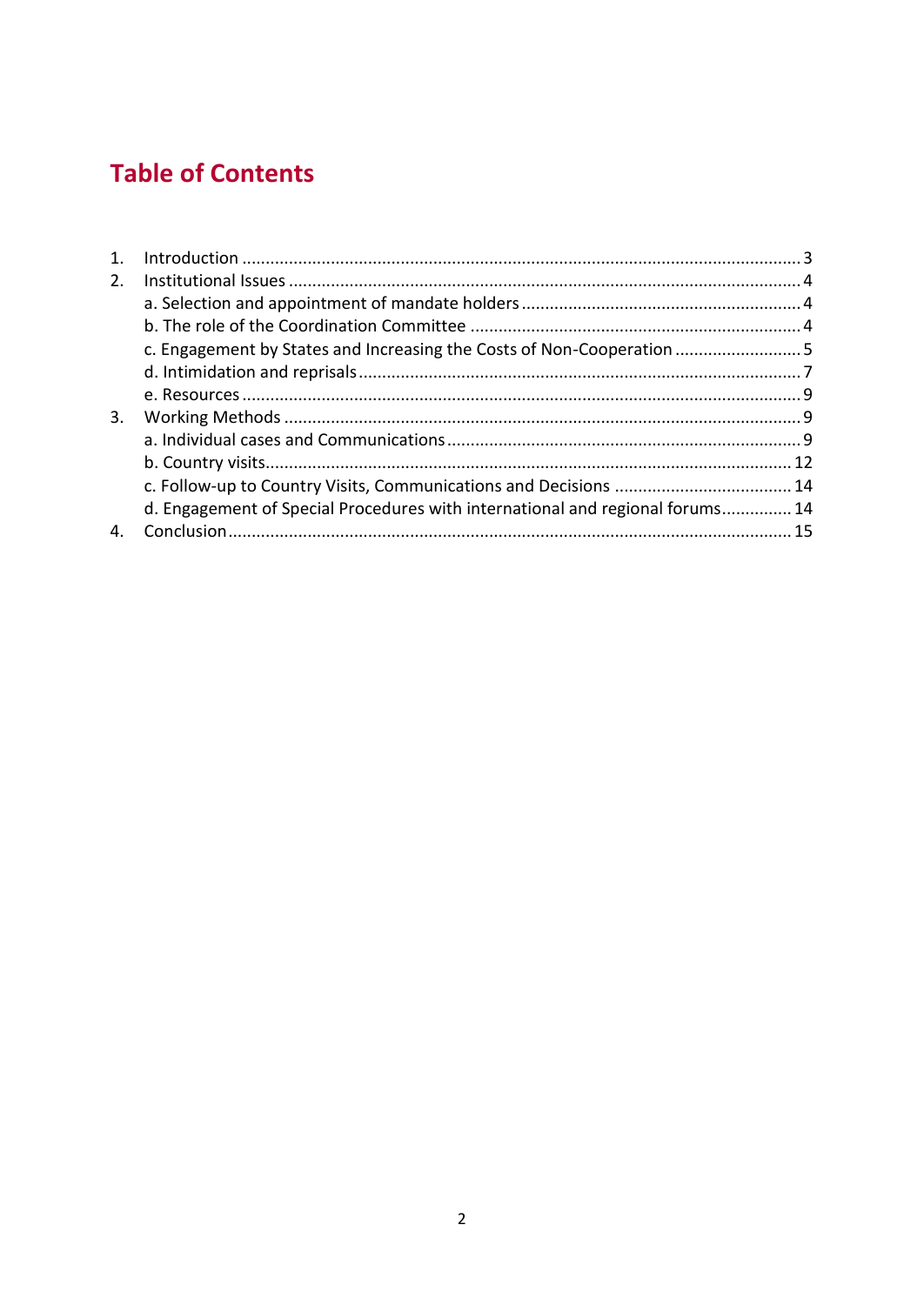#### **1. Introduction**

**.** 

This submission to the 2016 Annual Meeting of Special Procedures by updates submissions made in prior years both individually, and as part of a coalition of NGOs.<sup>1</sup> While progress has been made over the years in particular areas, we believe that many of the central recommendations about both the institution and its working methods remain relevant.

We also note that this year marks the  $10<sup>th</sup>$  anniversary of the establishment of the Human Rights Council. In that regard, over twenty leading NGOs released a major policy briefing setting out expectations for reforms to the Council that would be critical to its evolution into a more protective, effective and accessible mechanism in its next ten years.

The present submission revisits recommendations from past submissions, assesses the response of the Coordination Committee and the Special Procedures in adopting and implementing many of those recommendations, and also includes new recommendations drawn from the 'HRC@10' report that highlight the role of the Special Procedures in the evolution of the Human Rights Council.

Specifically, this submission will suggest recommendations aimed at the **institutional strengthening** of the Special Procedures, including their selection, organisation, coordination and cooperation with all stakeholders. It will also suggest means of strengthening the system's **working methods** to improve its effectiveness and contribute to its relevance to actors on the ground.

From the beginning, we have seen the annual meeting of Special Procedures as an important commitment by the mechanism to reflect on its internal workings and its capacity to improve coordination, and as a critical opportunity for interaction between mandate holders and various stakeholders on a range of procedural and substantive issues. In this regard, it is hoped that the following submission will help reinforce these aspects of the Annual Meeting, and contribute towards enhancing the work of the Special Procedures system to promote and protect all human rights for all persons.

We thank the Special Procedures for their acknowledgement of previous submissions, as well as the commitment shown at its  $21^{st}$  and  $22^{nd}$  annual meetings to consult with civil society on the effective work of mandate holders. We would note particular appreciation for the Coordination Committee in its efforts to seek out and take into consideration civil society inputs in the interim period, including for example at its annual meeting in December 2015. We sincerely hope that the recommendations contained in this submission will be considered during the 2016 annual meeting, and by the Coordination Committee and individual mandate holders as relevant over the next year, in their efforts to ensure human rights and fundamental freedoms are a global reality.

<sup>1</sup> See *Special Procedures: Recommendations to strengthen State cooperation and combat reprisals*, June 2015, at [http://www.ishr.ch/news/special-procedures-recommendations-strengthen-state-cooperation-and-combat-reprisals-0;](http://www.ishr.ch/news/special-procedures-recommendations-strengthen-state-cooperation-and-combat-reprisals-0) *Strengthening cooperation with the Special Procedures: Submission to the 21st annual meeting of Special Procedures of the* 

*UN Human Rights Council*, September 2014 at [http://www.ishr.ch/sites/default/files/article/files/ishr\\_submission\\_to\\_21st\\_meeting\\_of\\_specialprocedures.pdf;](http://www.ishr.ch/sites/default/files/article/files/ishr_submission_to_21st_meeting_of_specialprocedures.pdf) and *Annual meeting of Special Procedures – June 2013. Joint submission by non-governmental organisations*, at [http://www.ishr.ch/sites/default/files/article/files/130620-doc-annual-meeting-sps-joint-ngo-submission.pdf.](http://www.ishr.ch/sites/default/files/article/files/130620-doc-annual-meeting-sps-joint-ngo-submission.pdf)

For comments or questions, please contact Sarah M. Brooks, (ISHR) at [s.brooks@ishr.ch](mailto:s.brooks@ishr.ch)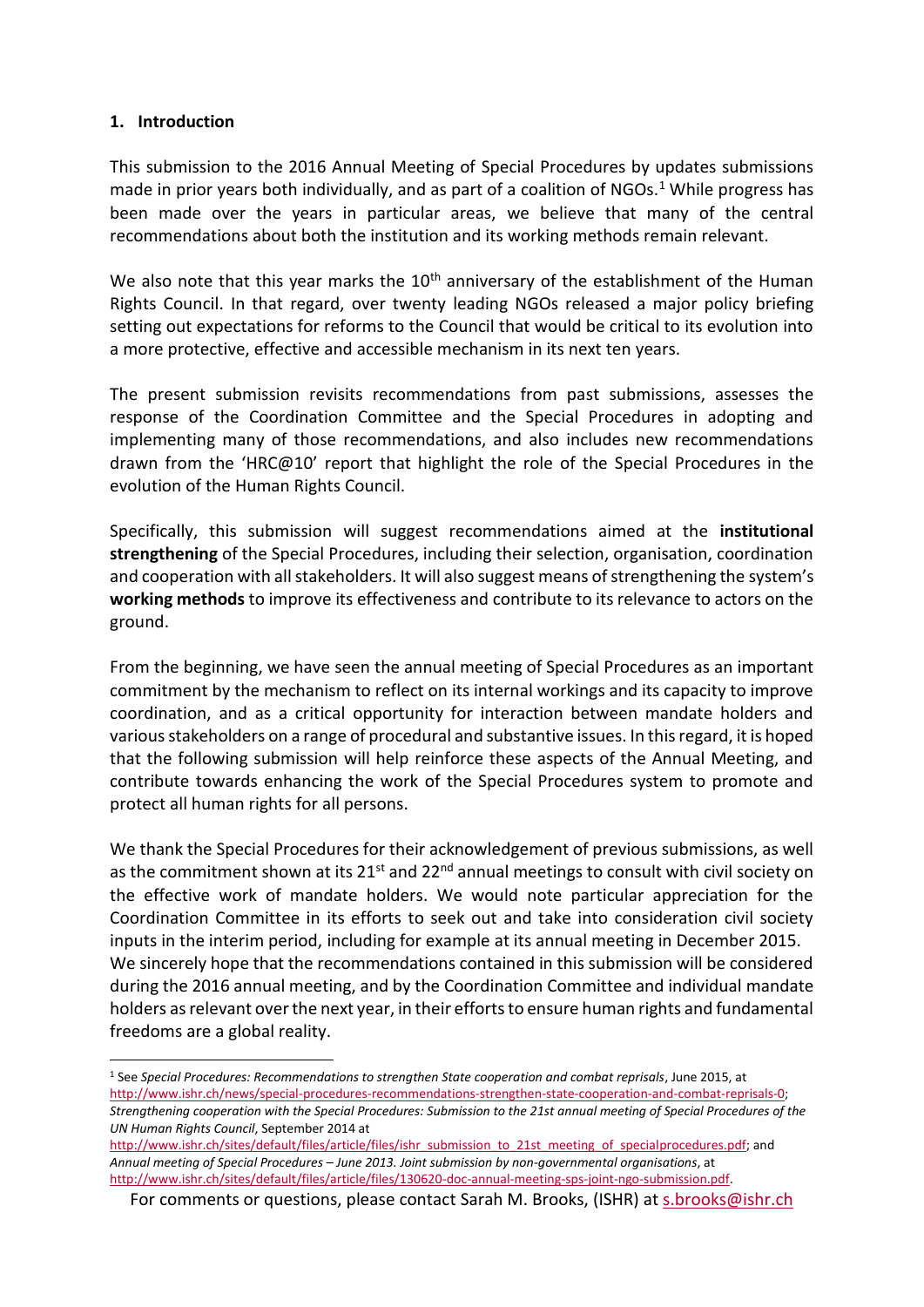#### **2. Institutional Issues**

#### **a. Selection and appointment of mandate holders**

The selection process for Special Procedures mandate holders is an issue of considerable interest for civil society. The expertise and skills of the candidates should continue to be the primary selection criteria. Despite the important efforts to develop a more diverse and representative body of mandate holders, whether with regard to gender, geographic location, professional background, or other factors, regional balance should not be allowed to justify compromises on the qualifications of candidates for this important role.

We are therefore pleased to see that the Coordination Committee has been more proactive in engaging with the Consultative Group to ensure that their voice is heard during the selection process. However, there is no evidence of institutional efforts to **establish criteria for minimum qualifications for mandates**. This is a missed opportunity.

The lack of a formal means for outgoing mandate holders to contribute their important insights about the major issues and skills necessary to continue the mandate is significant. Because of this gap, the Special Procedures fails to capture nuanced knowledge that would improve the effectiveness of the incoming mandate holder and, potentially, contribute to longer-term and more strategic approaches to implementation of Special Procedures recommendations.

In 2015, twelve appointments of 79 total positions were made, and in 2016 we expect that approximately ten additional appointments will be made. We note the Council's decision 30/9 to seek to balance the appointment process over the three annual sessions, which has resulted in an extension by two Council sessions of the mandates of Working Group members.

Nonetheless, we still consider the high turnover and the recent uptick in resignations (further increasing turnover) a challenge for the Coordination Committee and the system itself. **We therefore encourage continued efforts to integrate and induct new mandate holders, with the participation of members of civil society with relevant procedural and substantive expertise.** We note in particular the established practice of the treaty bodies in this regard.<sup>2</sup>

#### **b. The role of the Coordination Committee**

The year 2015 saw an increasingly active Coordination Committee. We welcome the leading role they played in engaging directly on crises such as the challenge of Boko Haram and the deterioration of human rights in Burundi. In both cases, the Committee Chairperson highlighted the failures of the business-as-usual approach that was taken. In the case of the latter, the Committee's call for scaling up of the monitoring and preventive function the Council could play in Burundi was important, and we welcome the assertive role that the

<sup>2</sup> For more information, see OHCHR's 2015 handbook, [http://www.ohchr.org/Documents/Publications/HR\\_PUB\\_15\\_2\\_TB%20Handbook\\_EN.pdf.](http://www.ohchr.org/Documents/Publications/HR_PUB_15_2_TB%20Handbook_EN.pdf)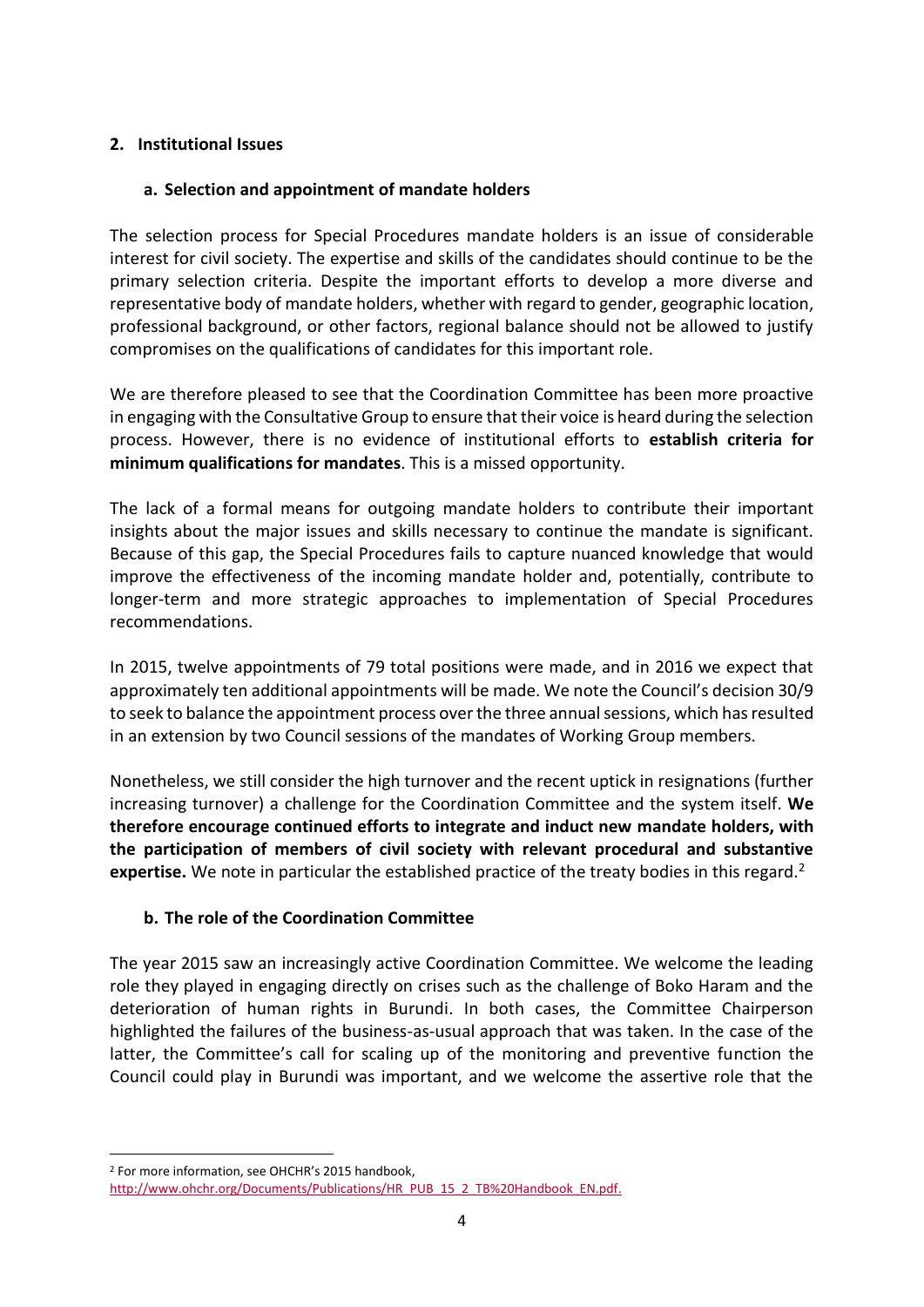Committee insisted be given to the Special Procedures in any response mechanism.<sup>3</sup> **We urge the Committee to work with the Council president and bureau to continue this practice going forward, firmly establishing the Special Procedures' participation in urgent debates and special sessions and their contributions to the outcomes of such discussions.**

The Coordination Committee's emerging practice of reporting on the work of the Special Procedures as a whole, having now completed its second report to the Council<sup>4</sup>, is to be lauded. This kind of substantive intervention in the context of a Human Rights Council session is an important opportunity to showcase the important work the system is doing, while also highlighting the constraints it faces as a result of factors such as financial support or political will. It also provides civil society an avenue to raise concerns but also to express support for the independence of the Special Procedures system.

Coordination of public statements on key issues, whether attacks against mandate holders or cross-cutting human rights challenges such as the migration crisis in Europe, helps to consolidate the role of the Special Procedures against the broader backdrop of the UN and further underlines the indivisibility and interdependence of human rights.

Finally, **we urge the Coordination Committee to firmly establish its leadership role in developing and expanding internal processes and procedures that contribute to both the effectiveness and the efficiency of the Special Procedures, without discrimination to either**. The work of the Committee to respond to reprisals (see part d) is one example of many. We welcome the update provided by the Coordination Committee in its annual report to the  $31^{st}$ session of the Human Rights Council regarding the consultations between the Coordination Committee, OHCHR and the Deputy Secretary-General on submitting early warning information to the Human Rights Up Front Initiative.<sup>5</sup> **We encourage further development of this practice, and welcome discussion of how to take it forward at the meeting of heads of OHCHR Field Presences announced for 9 June 2016, in coordination with the upcoming Annual Meeting.** 

#### **c. Engagement by States and Increasing the Costs of Non-Cooperation**

In some ways, the cooperation with Special Procedures may seem unchanged. The overall response rate to Communications, for example, held steady at roughly 42% for both 2014 and 2015. The number of country visits in 2015 (76, to 53 States and territories) was only slightly below the numbers the year prior (80 visits to 60 States and territories).

These facts belie a continued challenge, namely the weakness of levers by which the Council and its mechanisms can encourage and incentivise responses. Despite the existence of minimum expectations set out in UNGA Resolution 60/251, even Member States of the

<sup>3</sup> *Statement by Michael K. Addo, Chairperson of the Coordination Committee at the Twenty-fourth Special Session of the Human Rights Council.* Geneva, 17 December 2015. Available at <http://www.ohchr.org/EN/NewsEvents/Pages/DisplayNews.aspx?NewsID=16899&LangID=E>

<sup>4</sup> *Report on the twenty-second annual meeting*, UN doc *A/HRC/31/39*.

<sup>5</sup> *Report on the twenty-first annual meeting, UN doc A/HRC/28/41*, para 77.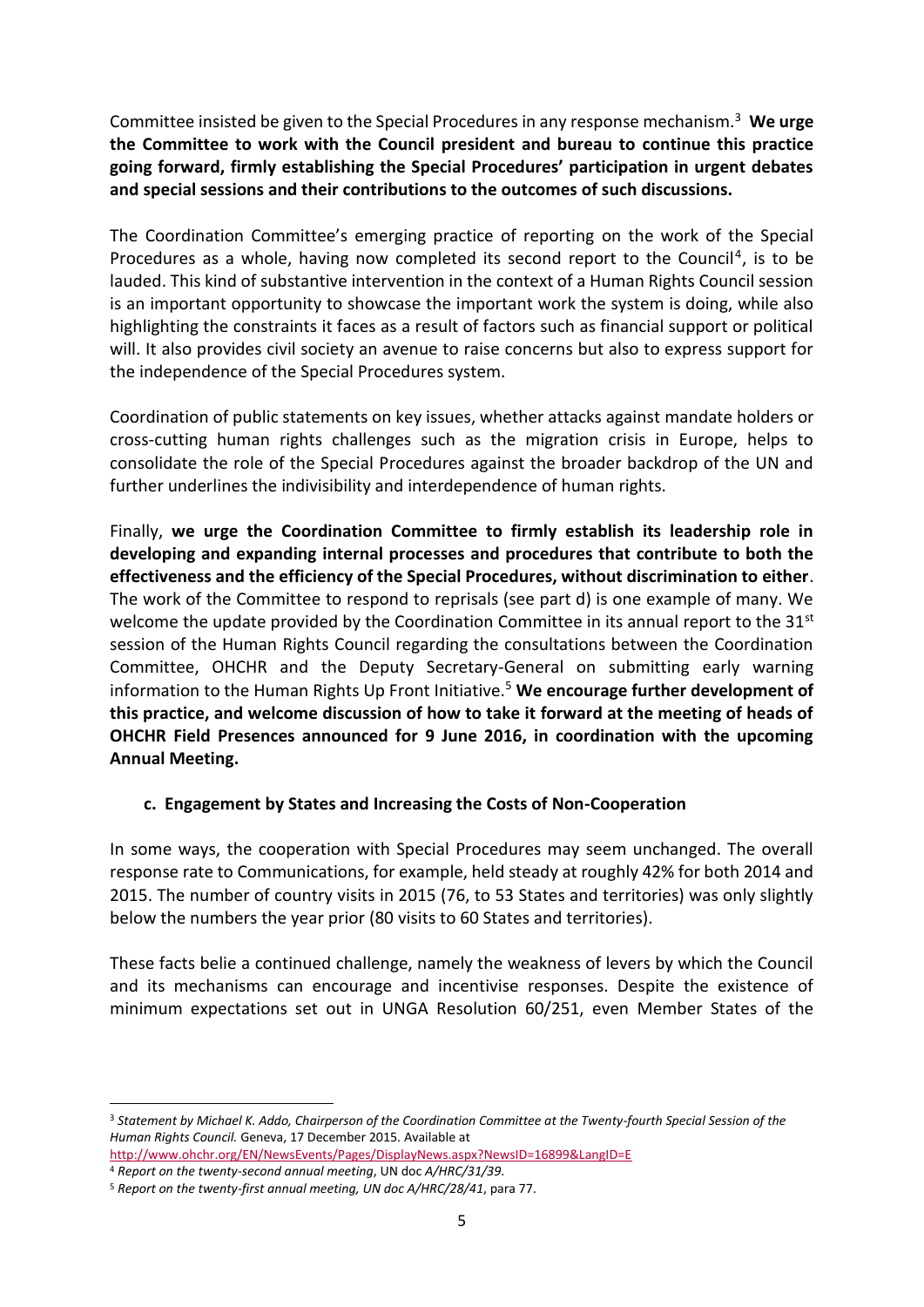Council regularly fail to respond to Communications.<sup>6</sup> Based on ISHR's analysis of the joint Communications reports for the  $29<sup>th</sup>$ ,  $30<sup>th</sup>$  and  $31<sup>st</sup>$  sessions of the Council, an average of onethird of States who have failed to respond to Communications are Council members; <sup>7</sup> at the time of the release of the joint Communications report in March 2016, this accounted for **just over half of Council Members**, or twenty-four (24) States.<sup>8</sup>

In other words, this means that those countries that, at least in theory, should be by virtue of their Council membership, most engaged in the international effort to protect and promote all human rights for all instead regularly undercut the expert tools at their disposal.

Looking forward to the next ten years of development in the Council, a joint civil society submission to the upcoming session of the Human Rights Council outlines clear ways in which cooperation can be strengthened.<sup>9</sup> These include:

*Enhancing membership standards*

New Council members would undertake pledges which would include responding to Special Procedures communications substantively and on time, and issuing standing invitations and acting promptly and positively to facilitate visit requests.

*Inviting positive engagement*

As noted in the ISHR submission to the  $22<sup>nd</sup>$  annual meeting, offering states an opportunity to respond can have positive outcomes. We reiterate our recommendation that **countries who were the subject of communications from a particular mandate holder be invited, upon the occasion of the relevant interactive dialogue, to provide updates or responses to allegations**. This could be done by giving them priority speaking slots as 'concerned countries' during these dialogues.

*Increasing the costs of non-cooperation*

The Special Procedures are well-placed to analyse over time the level of noncooperation, and should **raise cases of persistent non-cooperation during interactive dialogues and directly to the President of the Council and the Bureau**. This could be defined as, for example, failure to respond to communication in several consecutive communications reports.<sup>10</sup>

*Responding to urgent country situations*

<sup>6</sup> UNGA Resolution 60/251 on the Human Rights Council, 3 April 2006, UN Doc A/RES/60/251, sets out the obligations of the Council and, by extension, its mechanisms, in relation to prevention, protection, cooperation and remediation, among other things.

<sup>7</sup> See ISHR statements delivered under the Item 5 General Debates on 25 June 2015 and 16 March 2016, and under the Item 8 General Debate on 28 September 2015.

<sup>8</sup> *Communications report of Special Procedures,* UN doc A/HRC/31/79. 19 February 2016.

<sup>9</sup> *Strengthening the Human Rights Council at 10.* Available online at http://www.ishr.ch/HRCat10

<sup>10</sup> *Strengthening the Human Rights Council at 10,* Section B4, footnote 3*.*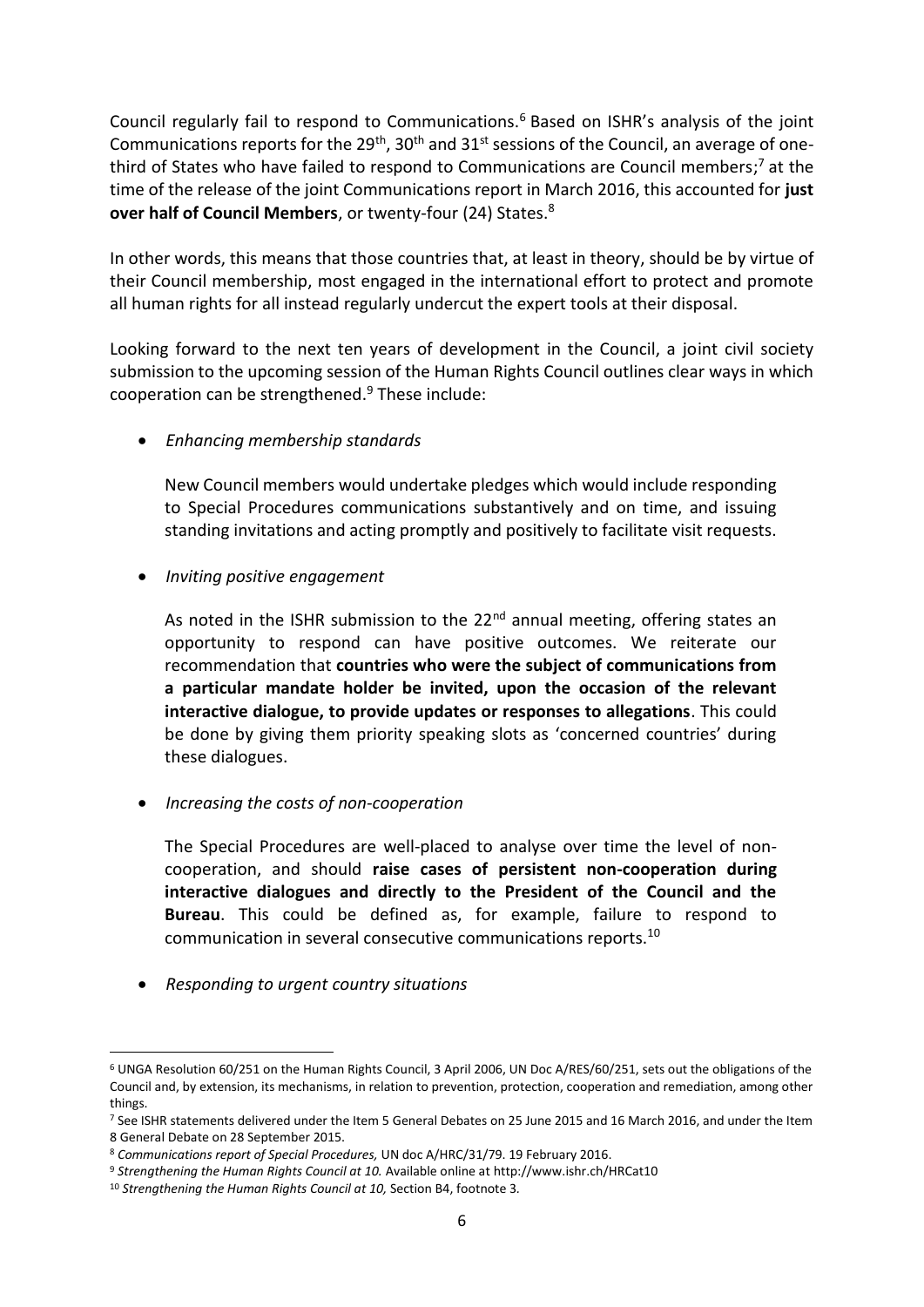In more serious circumstances, we urge the Coordination Committee to consider its contribution to responding to deteriorating human rights situations, particularly where Council action could have an important preventive or accountability role. The joint submission envisages, for example, a process by which **a request by a group of four or more Special Procedures mandate holders for Council action would act as a 'trigger'** for a special session or other dedicated discussion of a situation by the Council. $^{11}$ 

#### **d. Intimidation and reprisals**

States have the primary responsibility to uphold fundamental rights and freedoms, including individuals' and groups' right to freedom of association and their right to safe and unhindered access to and communication with international bodies. This includes an obligation to prevent and protect against intimidation and reprisals, to fully and promptly investigate cases of alleged intimidation and reprisals, to ensure accountability for perpetrators, and to secure access to effective remedy for victims.

The UN Secretary-General, in his report to the Council on cooperation with the UN, stated that 'all acts of intimidation and reprisal, no matter how subtle or explicit, are completely and utterly unacceptable and should be halted immediately and unconditionally.'<sup>12</sup>

As a mechanism of the Human Rights Council, the Special Procedures also have legal obligation to end impunity for reprisals, which are human rights violations in and of themselves.<sup>13</sup> Such obligations derive from both the constituent instruments of the Human Rights Council<sup>14</sup> and relevant resolutions adopted by the General Assembly,<sup>15</sup> as well as the Human Rights Council itself. **Resolution 24/24, adopted in September 2013, explicitly called on Special Procedures to 'give an account of action' they have taken in relation to allegations of intimidation or reprisals.**<sup>16</sup>

On 23 September 2015, a joint statement delivered by Ghana on behalf of 56 states further underlined the legal duty of the Council to address reprisals.<sup>17</sup> In this statement, the cosignatories welcome the increased attention to the question of reprisals by the treaty bodies and the Special Procedures. **We echo this point, welcoming the substantive discussions on reprisals at the 22nd annual meeting in June 2015 and in the subsequent annual report to the Council.<sup>18</sup>**

**.** 

<sup>17</sup> See PDF version of the joint statement cached at

<sup>11</sup> *Strengthening the Human Rights Council at 10,* Section C1*.*

<sup>12</sup> *Cooperation with the United Nations, its representatives and mechanisms in the field of human rights*, UN Doc A/HRC/30/29. Para 2.

<sup>13</sup> *[Ending reprisals against those who cooperate with the United Nations in the field of human rights](http://www.ishr.ch/sites/default/files/article/files/ishr_submission_to_s-g_on_reprisals.pdf)*, May 2015, page 15. <sup>14</sup> Specifically A/RES/60/251.

<sup>&</sup>lt;sup>15</sup>This includes the Declaration on Human Rights Defenders, which explicitly enshrines the right of all persons to unhindered access to and communication with UN human rights mechanisms: see especially articles 5(c) and 9(4). <sup>16</sup>See Human Rights Council resolution 24/24, UN Doc A/HRC/Res/24/24, OP 11.

[http://www.ishr.ch/sites/default/files/article/files/reprisals\\_joint\\_statement\\_sept\\_2015.pdf](http://www.ishr.ch/sites/default/files/article/files/reprisals_joint_statement_sept_2015.pdf)

<sup>18</sup> *Report on the twenty-second annual meeting*, UN doc *A/HRC/31/39*, para 34-35.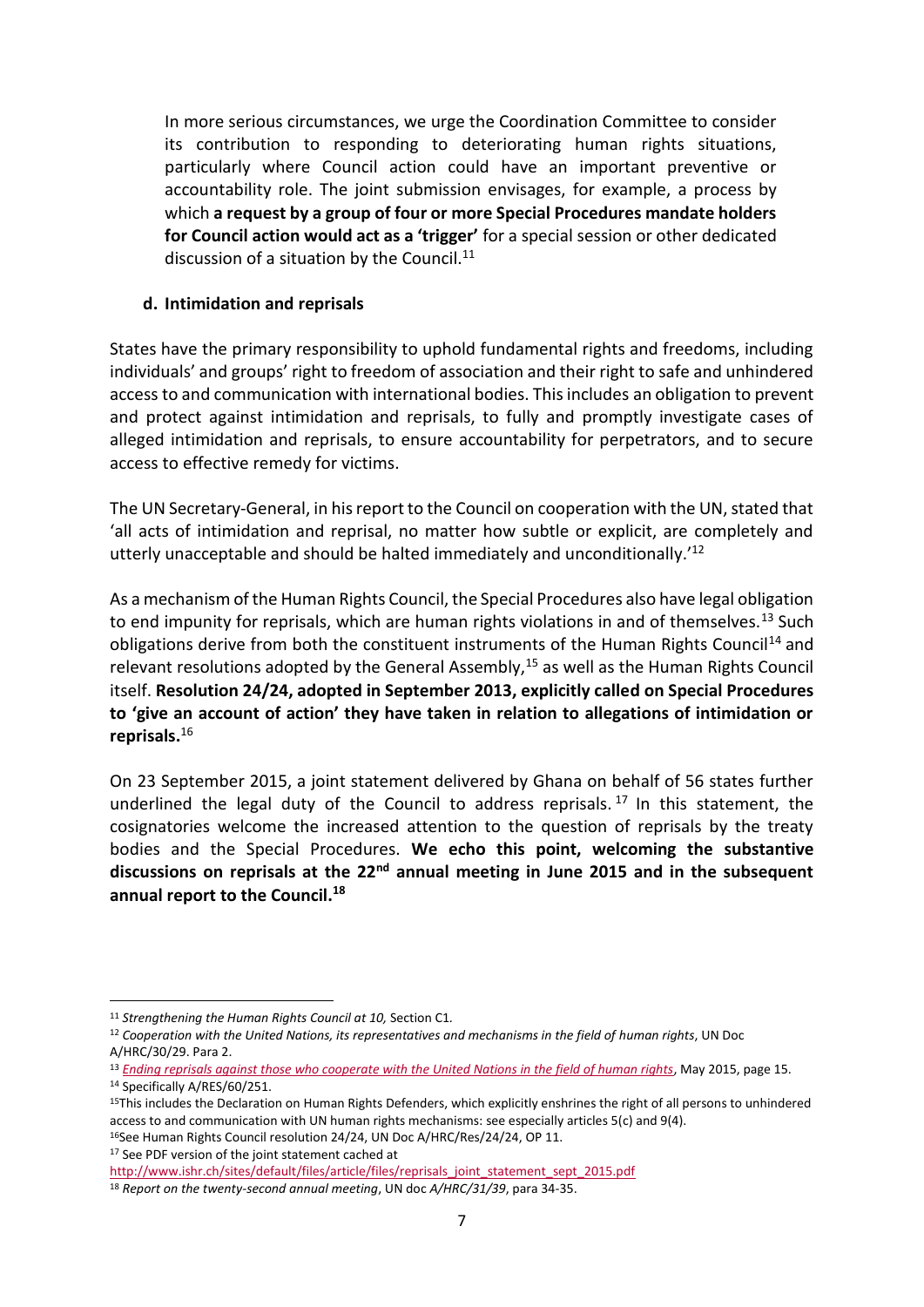We especially welcome the adoption by the Special Procedures of a standard operating procedure outlining steps to be taken to enhance the response when faced with cases of intimidation and reprisals.<sup>19</sup>

In that regard, we encourage the Special Procedures to:

• Ensure full and prompt investigations

We note that the standard operating procedure refers to mandate holders and the Coordination Committee contacting relevant authorities and sending communications. We emphasise that, when intimidation or reprisals are reported in conjunction with the work of the Special Procedures, there should be in place a procedure to ensure **a full and prompt investigation** of the claim that takes into account the victim's protection needs and the respective roles of different parts of the UN. This should include private and/or public discussion with the State concerned to ensure they uphold their obligations to protect against violations.

*Outline steps to prevent recurrence and provide effective remedy*

In addition to the range of actions outlined in the standard operating procedure to address allegations of reprisals, mandate holders should also undertake specific efforts to work with all involved stakeholders, including the State concerned, to **ensure nonrecurrence and remedy** for reprisals. In some cases this might require extensive engagement and follow-up in order for meaningful action to occur.

*Make public statements to condemn cases of intimidation and reprisals*

We note that the standard operating procedure outlines a range of actions including raising cases in public statements, press releases, reports to the Human Rights Council and the General Assembly, or during their interactive dialogues with these two bodies. We welcome in particular the use of **public communications tools** to publicly express concern at acts of intimidation and reprisal. We see this engagement as critical to raising the costs of reprisal for States who would otherwise not be exposed for such practices.

*Seek a unified, coordinated and system-wide response*

We welcome the commitment by the Special Procedures to **continue to call for the designation by the Secretary General of a United Nations senior focal point on reprisals** and, once established, to cooperate closely with him or her to ensure a unified United Nations wide response to acts of intimidation and reprisal.

*Document cases* 

We welcome the commitment in the standard operating procedure to create and maintain a **comprehensive record of all cases of intimidation and reprisals** against individuals and groups cooperating with special procedures. We urge the Special

**<sup>.</sup>** <sup>19</sup> http://www.ohchr.org/EN/HRBodies/SP/Pages/Actsofintimidationandreprisal.aspx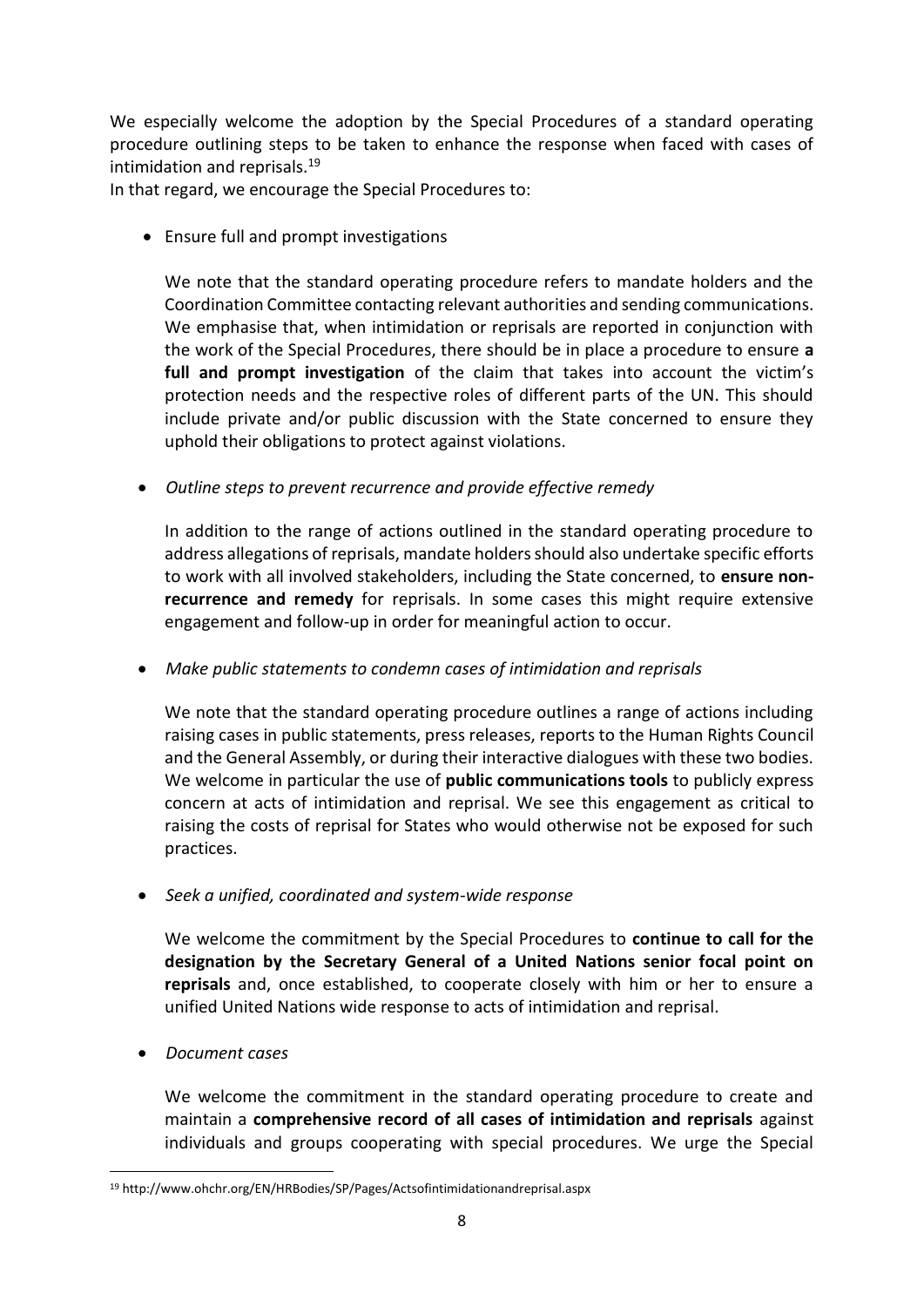Procedures to update the record regularly and to ensure that relevant cases are publically accessible.

*Ensure follow-up*

We welcome the inclusion in the standard operating procedure of the possibility of referring cases to the United Nations High Commissioner for Human Rights and/or the President of the Human Rights Council. In particular, we urge Special Procedures to **communicate cases to the President of the Council under Item 5**, so that unresolved or outstanding cases can be discussed in the context of the interactive dialogue.

Finally, as the Special Procedures have themselves acknowledged, non-state actors including private companies and organisations can also be involved in reprisals. <sup>20</sup> **We invite the Coordination Committee and relevant mandate holders to address the roles of private companies and other organisations in effectively responding to and seeking accountability for these violations.** 

#### **e. Resources**

This is a cross-cutting issue and a recurring concern. We see it as critically important that the OHCHR expand the human and financial resources available to the Special Procedures, while keeping in mind the need to respect mandate holders' independence. This is especially critical to ensure due attention to implementation of recommendations, both of the Council as a whole and the thematic reports and country visits of Special Procedures.

#### **3. Working Methods**

#### **a. Individual cases and Communications**

The Communications procedures is a unique, flexible and accessible tool of the Special Procedures that provides direct access and recognition of legitimate human rights complains to the mandateholder, reporting to the UN Human Rights Council. It also provides incredible potential value to civil society, representing the voices of the marginalised and disadvantaged as agents for human rights change.

We welcome developments in the overall presentation of **aggregate data** on Communications in the annual reports, as well as the recent launch in May 2016 of an **online questionnaire** for both individuals and civil society to electronically make, and substantiate, their human rights Communications to mandateholders. However, the requests of civil society stakeholders for useable data<sup>21</sup> and secure, accessible means of submitting communications are not yet fully realised.

#### *The online questionnaire*

 $\overline{a}$ 

<sup>20</sup> *Report on the twenty-second annual meeting*, UN doc *A/HRC/31/39*, para 34.

 $21$  By useable data we understand the publication of the cases in a technical format that allows for easy analysis and tracking of cases, which is not currently the case in the static, PDF form the data is presented in.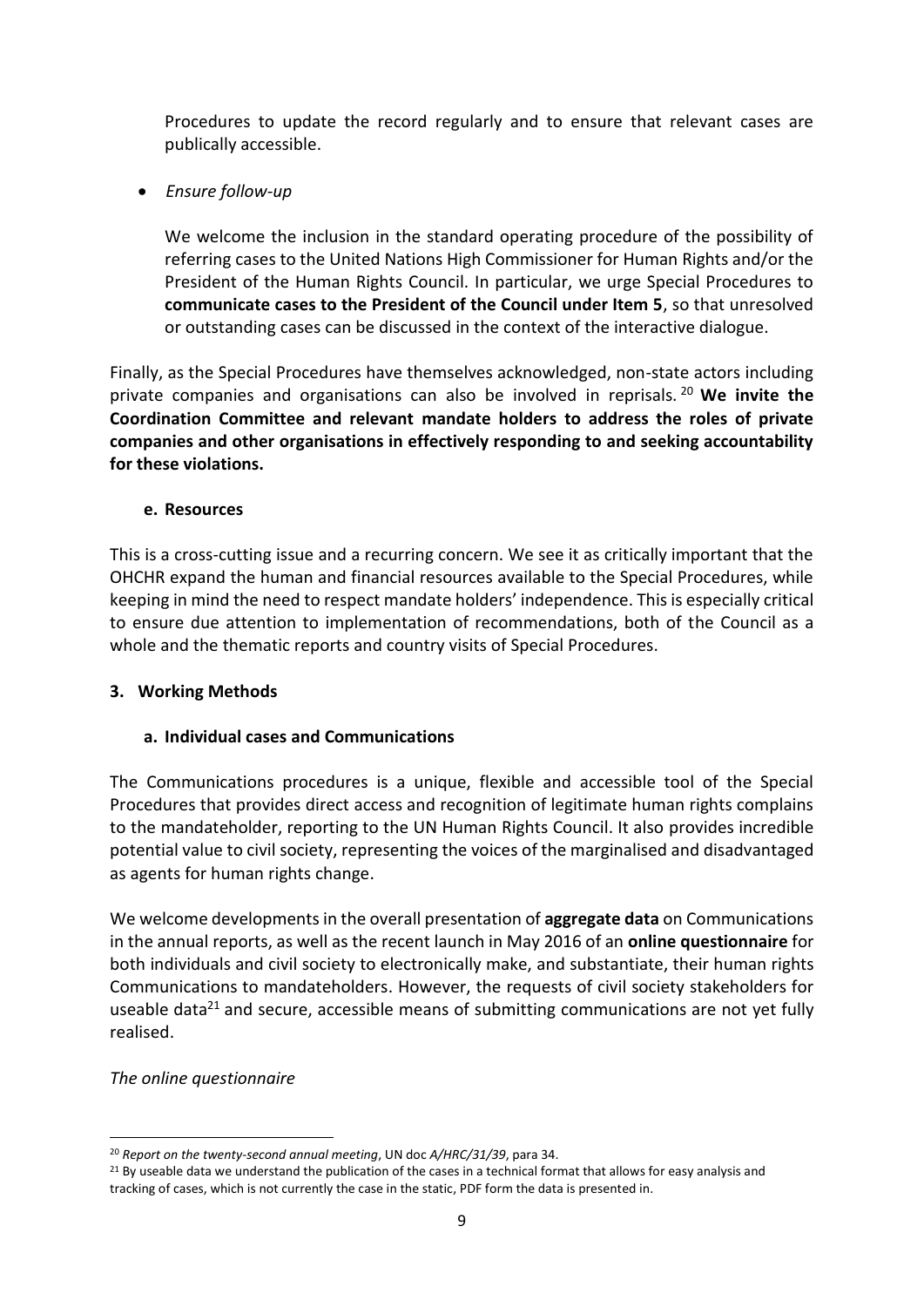We appreciate that the OHCHR has now taken the first steps towards successfully implementing its new online Communications questionnaire,<sup>22</sup> including consolidating the submission forms and process of selecting the relevant mandate holder(s). We recognise the opportunity to develop this vital new tool and realise its full potential.

In our view, clearly articulated principles are necessary to guide the OHCHR's improvement and development trajectory for this project. **These overarching principles to optimise the online questionnaire must focus on victims, access, and safety. 23**

These three concepts can hopefully guide OHCHR's future development of the online questionnaire. In the interim, we also propose a number of **short-term improvements** that could be made to enhance the tool quickly and effectively.

- *Diversity and reach.* The introductory component of the website fails to take into account diverse linguistic, cultural or educational backgrounds. The presentation of lengthy procedural information, including eligibility criteria, may alienate a wide audience of victims, defenders and civil society with its emphasis on procedural compliance and restating internal language and terminology. Similarly, the website needs to better accommodate those with disabilities by offering vision impaired or an enlarged text option as well.
- *Tone, sensitivity, and plain language.* In its current form, the questionnaire contains technical language, phrases and terms that speak more closely to UN-trained, experienced and sophisticated audience. There is a wide potential to simplify the language used, without compromising its context, meaning and effect. For example, titles and identifying terms could be replaced with first-person language of "You" and "We" when an individual makes a Communication, as is accustomed in modern drafting language today. Or, within the consent and confidentiality section, care should be taken to avoid desensitised language, such as: "if it is clear from the submission that concerns relating to the security of the alleged victim(s) exist." It could be replaced with language such as "If you are worried about your safety" or even "If we believe you might not be safe after we publish your Communication, then we will … "
- *Instructions, process and user confidence.* The identification number for a submission should be displayed throughout the application process, in addition to a pop-up reminder to store/copy it as well at the end of the questionnaire. More importantly, users should have confidence about exactly how the information they provide will be handled by the OHCHR, for example via a disclosure and anonymity policy clearly indicated prior to submission. Victim consent should be asked for at the outset, rather than raised and confirmed at the conclusion of the online questionnaire.

<sup>22</sup> In line with the call made by the UN High Commissioner for Human Rights in the *Report on the twenty-second annual meeting*, UN doc *A/HRC/31/39*, para 11.

<sup>&</sup>lt;sup>23</sup> These final two guiding principles would realise the vision of the UN High Commissioner for Human Rights for the creation of a "new and user-friendly system" in encouraging stakeholders to submit their information via this new platform, see *Report on the twenty-second annual meeting*, UN doc *A/HRC/31/39*, para 11.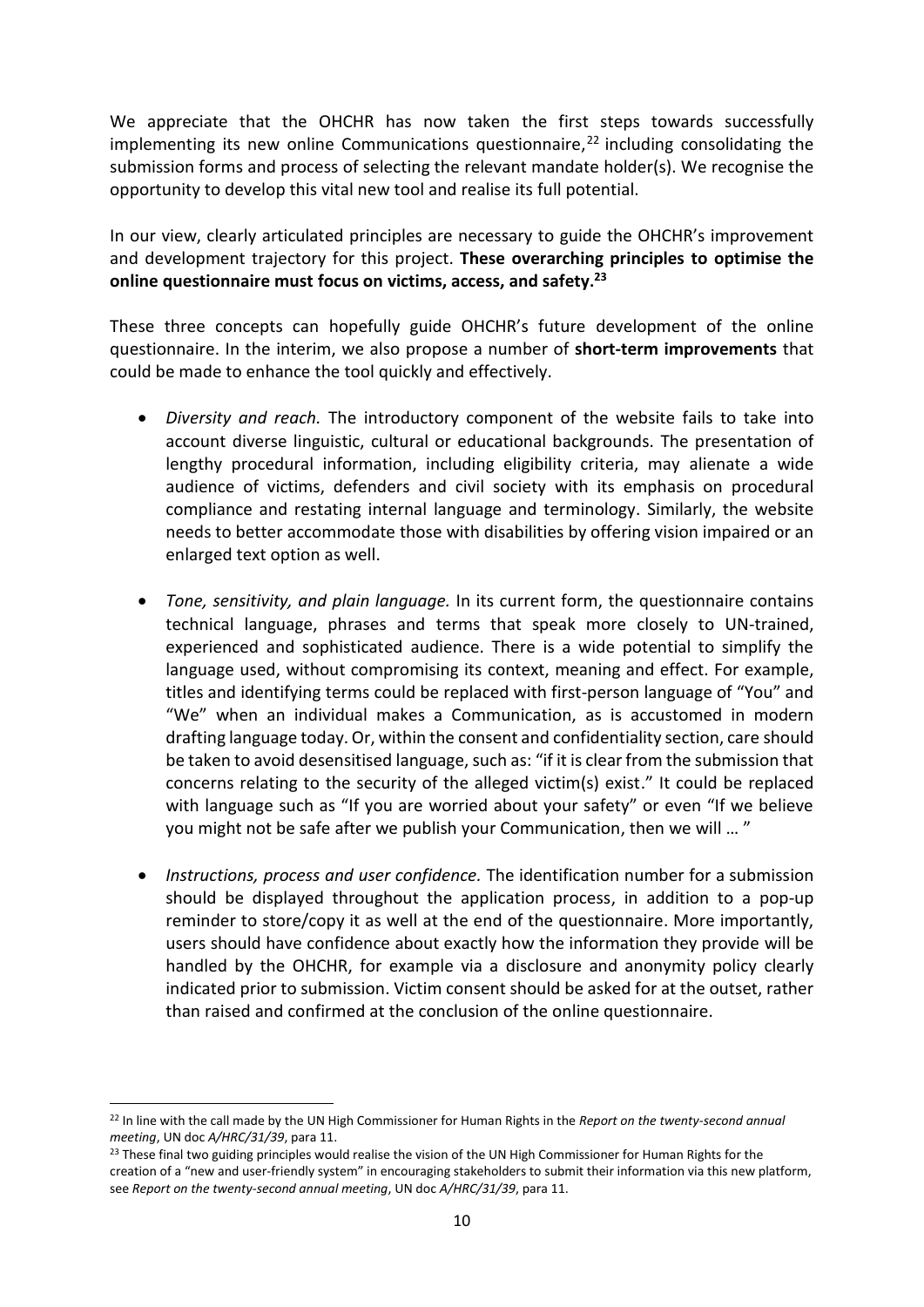- *Enhanced device functionality.* Wide-ranging device functionality for the site is a critical next step. Mobile internet access may be preferred to laptop or desktop access for a number of reasons, including safety and practicality.
- *Safety and security.* The OHCHR should be cognisant of security risks, including hacking that would compromise user's data and place them at risk of reprisal. We recommend that enhanced security measures be adopted, at minimum at the request of submitters.
- *Submitting supporting information.* Currently, civil society representatives wishing to attach lists of victims should attach documents in an excel format, this is a limitation as not all users will either have access to excel or have the confidence or competence to put together a dossier for the OHCHR. In addition to this, there should also be an option for user's to generate a portable document file (pdf) of their completed submission to save locally and print in a properly formatted manner.
- *Progress, updates and transparency.* The online questionnaire should evolve into a systematic means of informing victims, human rights defenders and civil society of the real-time status of Communications they submit at all key points in the Communications process, such as: receipt, action, State response and follow-up, including where there are cases of (non)response. We would also encourage outreach for follow-up questions. We understand these practices are in place in an ad hoc manner, but they should be regularised and mainstreamed across the system, including through leadership by the Coordination Committee.

Related to these improvements listed, we note more generally that joint actions are important in that they recognise the cross-cutting nature of many violations, and offer a range of recommendations to governments that address different aspects of the issues. Nonetheless the imperative of some urgent situations means that time is of the essence, and we encourage the Coordination Committee to **appoint a focal point** to ensure that in crisis situations, the perfect does not become the enemy of the good; in other words, that responsiveness not be sacrificed for consensus.

#### *Data collection and analysis*

The Communications system continues to also fall short in terms of accountability, in large part due to the lack of a **publicly accessible and disaggregated database.** Information should be available organised by countries concerned and by mandate holders, instead of by date, and outstanding cases that have not received a response since the previous joint Communications report(s) should be clearly identified.

We also urge the Coordination Committee to initiate a conversation with mandate holders about **how to better analyse the data from Communications**, and the responses, in a more meaningful way, including the non-responses from states. For example, only 18% of individuals covered in accepted Communications in 2015 were women. The Special Procedures should consider how to conduct outreach that recognises and seeks to overcome barriers to individuals and organisations submitting cases which address violations against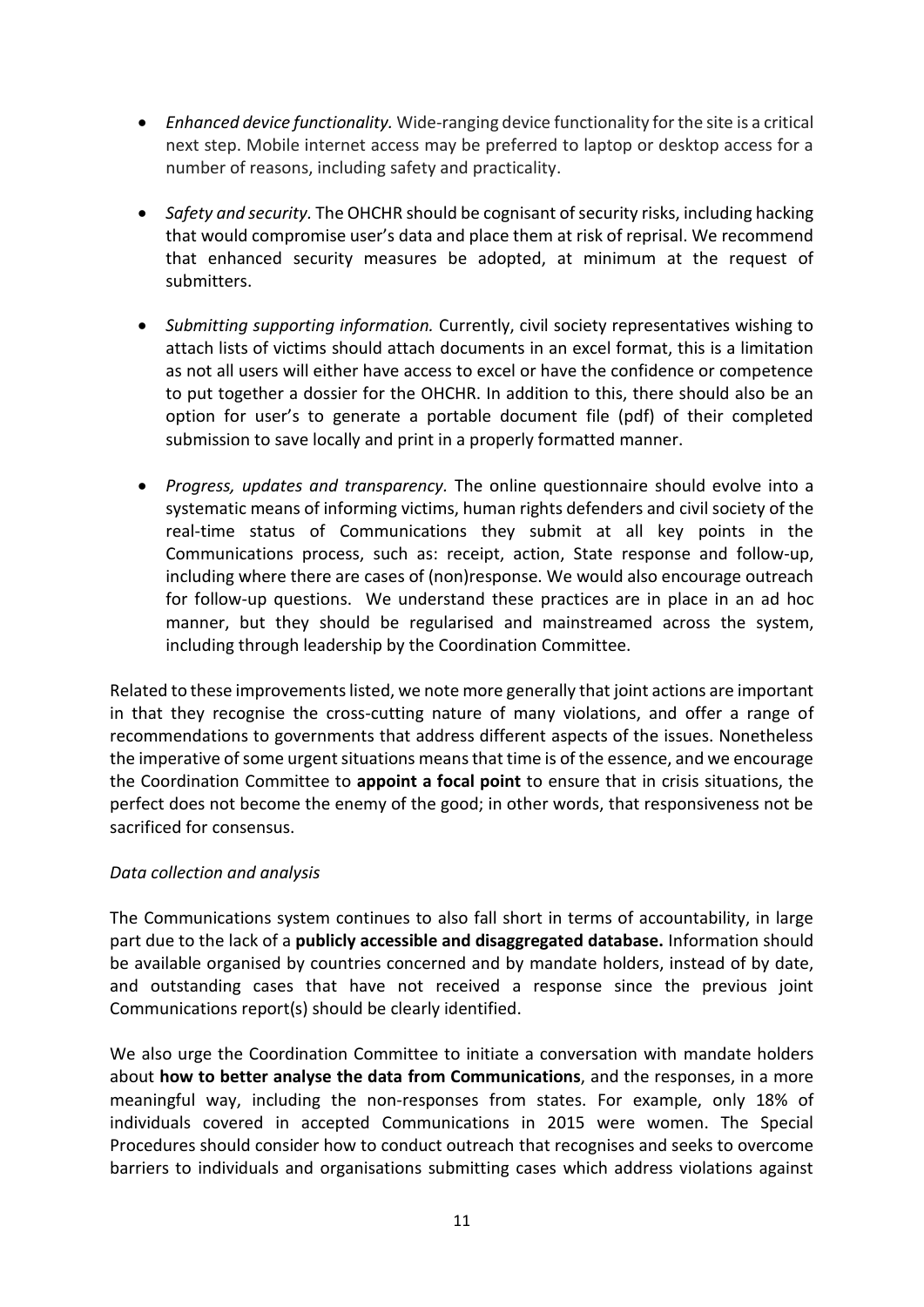women, children, LGBTI individuals, and other groups and how to make their own communication with them accessible and understandable. They furthermore should be attentive to specific gendered elements of the Communications, and to ensuring that their responses take into account a range of factors informing the questions posed to the State concerned.

Providing civil society stakeholders and the public with clearer, easier access to information on Communications could have a significant positive impact on, at minimum, the quality of State responses to communications, if not also the quantity.

#### **b. Country visits**

Country visits are a second, key tool of the Special Procedures that can allow for cooperation and dialogue between the Council and States, and in turn can open up space for dialogue between civil society and governments in countries concerned. We are therefore concerned by the trend of non-response and the continued refusal of governments to issue standing invitations. According to the latest information, at the end of 2015 only 60% of UN Member States had extended standing invitations, including many current (2016) Human Rights Council members.

The newly accessible information on country visits, hosted on the OHCHR website, is a start; it compiles relevant data such in one location, although it has proven somewhat unwieldy to use. There are, however, additional reasonable steps the Special Procedures could take, guided by their manual on working methods, to improve reporting on the status of country visits.

With regard to the **country visit database**, we urge more comprehensive and systematic inclusion of supporting documents (e.g., from the initial invitation, exchange with the country concerned, and the final trip report as well as any follow up). We also urge **improving the announcement of visits to civil society, globally but in particular in the country concerned**, to enable them to know as soon as possible as a visit is scheduled to ensure full participation in the planning and preparation. In practice, the dates can be announced publicly so close to the trip itself that it is a challenge for organisations and networks to engage effectively.

The information contained in this database should be accessible and presented in a meaningful way as to inform both the ongoing work of the Special Procedures and the dialogues with the Human Rights Council. Central to this is **standardizing and improving the quality of reporting on country visits in the annual reports of mandate holders.**

These annual reports, while often treating significant thematic issues, further have the potential to generate the substantive discussion in the Council's interactive dialogues, by both States and civil society, of the effectiveness of the Council's reporting mechanisms. However, current annual reporting practises by mandate holder should be reviewed in terms of their timeliness and the minimum information they provide.

The current practice of the presentation of mission reports to the Human Rights Council should be reviewed, to ensure that no excessive delays between the mission and the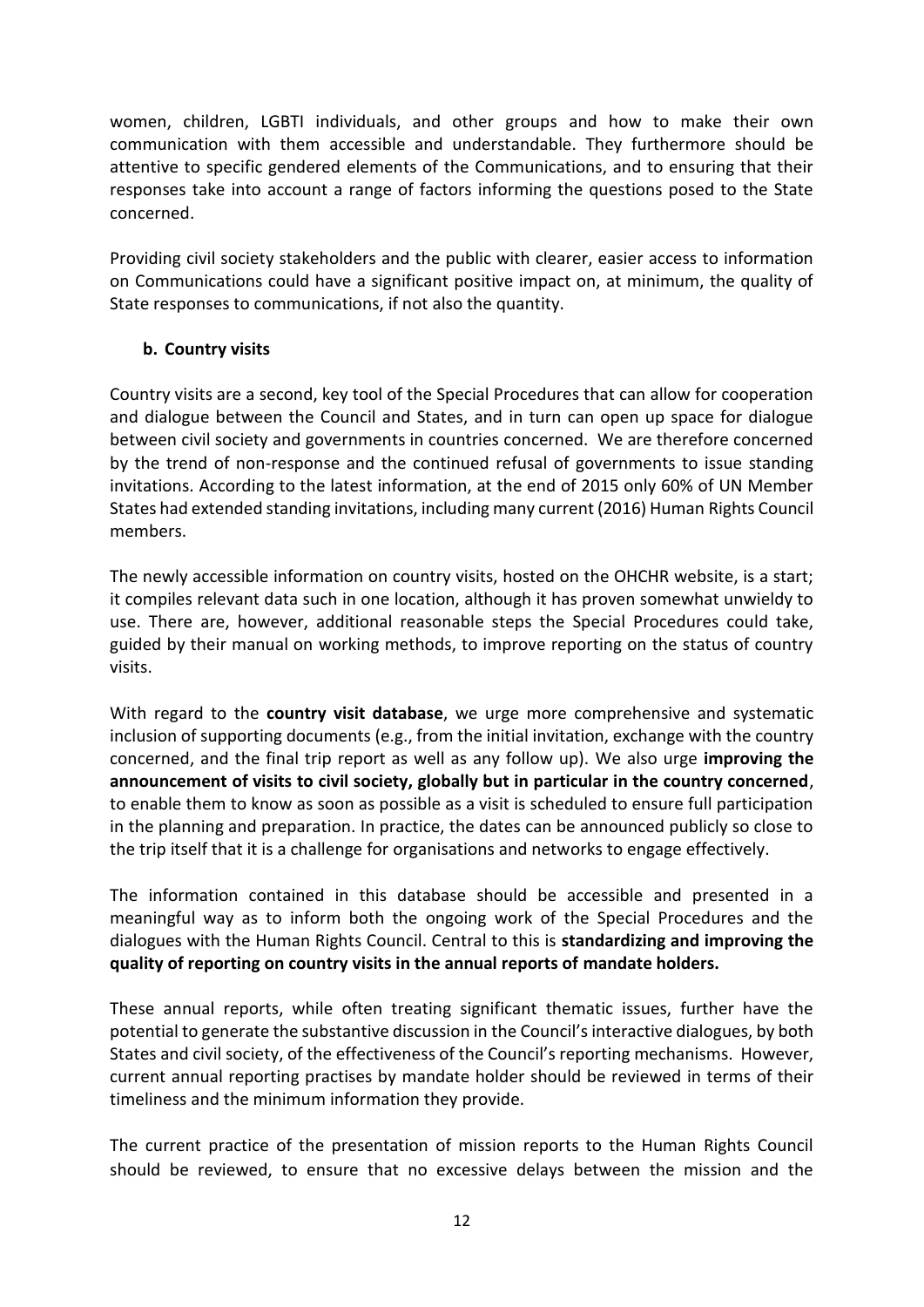presentation of reports exist. For instance, the report of the December 2014 mission of the Special Rapporteur on human rights defenders to Burundi was presented in March 2016, more than one year after the fact, and after a serious deterioration in the situation. Ensuring timely reporting, and providing the possibility for mandate holders to report on missions at the Council session following the finalisation of the report (rather than what is current practice during the presentation of the annual report by the mandate concerned) would be initial steps in that regard.

Finally, it is important to note that information concerning country visit requests is not provided in a routine and standardised reporting format for each yearly cycle. At times, the reporting methods adopted by individual mandate holders do not clearly indicate whether country visit requests made, and to whom, and furthermore often fail to include information on responses and, importantly, non-responses. Whilst mandate holders usually set out which countries they visited during the reporting period, there does not appear to be a minimum standard of reporting expectations that all mandate holders should fulfil.

The current guidance manual available to mandate holders allows for an enhanced level of detail in annual reporting on country visit requests, as it sets out that in cases of non-response it is 'appropriate for a mandate-holder to remind the Government concerned, to draw the attention of the Council to the outstanding request, and to take other appropriate measures designed to promote respect for human rights.<sup>'24</sup> It is incumbent on the Special Procedures to examine how this principle can be best put into practice.

**Specific improvements** to build on this could include obliging mandate holders to include in their annual reports, at a minimum, the following categories of information:<sup>25</sup>

- The total number of invitations for country visit requests made.
- The identification of all countries who were extended invitations for country visits.
- Outcomes of each response received to country visit requests including, where possible, the intended broad timeframes of when the visit is set down to be conducted.
- Which countries did not respond to country visit requests made in the reporting cycle. Which countries have continued to not respond to a request made during the previous reporting period that remains outstanding.

These improvements could be buttressed through the Coordination Committee providing **a fresh working-method best practises note** to all mandate holders on this, to facilitate the standardisation of an improved reporting framework on country visit requests.

This detailed information on (non)responses to country visit requests – in standardized text form which would facilitate conversion to the standing database – would enable both civil society and the Council access and assess a valuable key metric, and could potential serve as an indicator of a State's disengagement with the UN human rights system. **A State that fails to respond to an invitation for a country visit by a mandate holder arguably engages in active** 

 $24$  See, Manual of Operations of the Special Procedures of the Human Rights Council, (August 2008), Part II, Section C(2) 'Invitations and requests for visits' para. 56, p. 16.

<sup>&</sup>lt;sup>25</sup> Enhancing visibility and clarity on this, mandate holders should also include in this component of their annual report a confirmation that if no states ignored or did not respond to a country visit request made during this reporting cycle.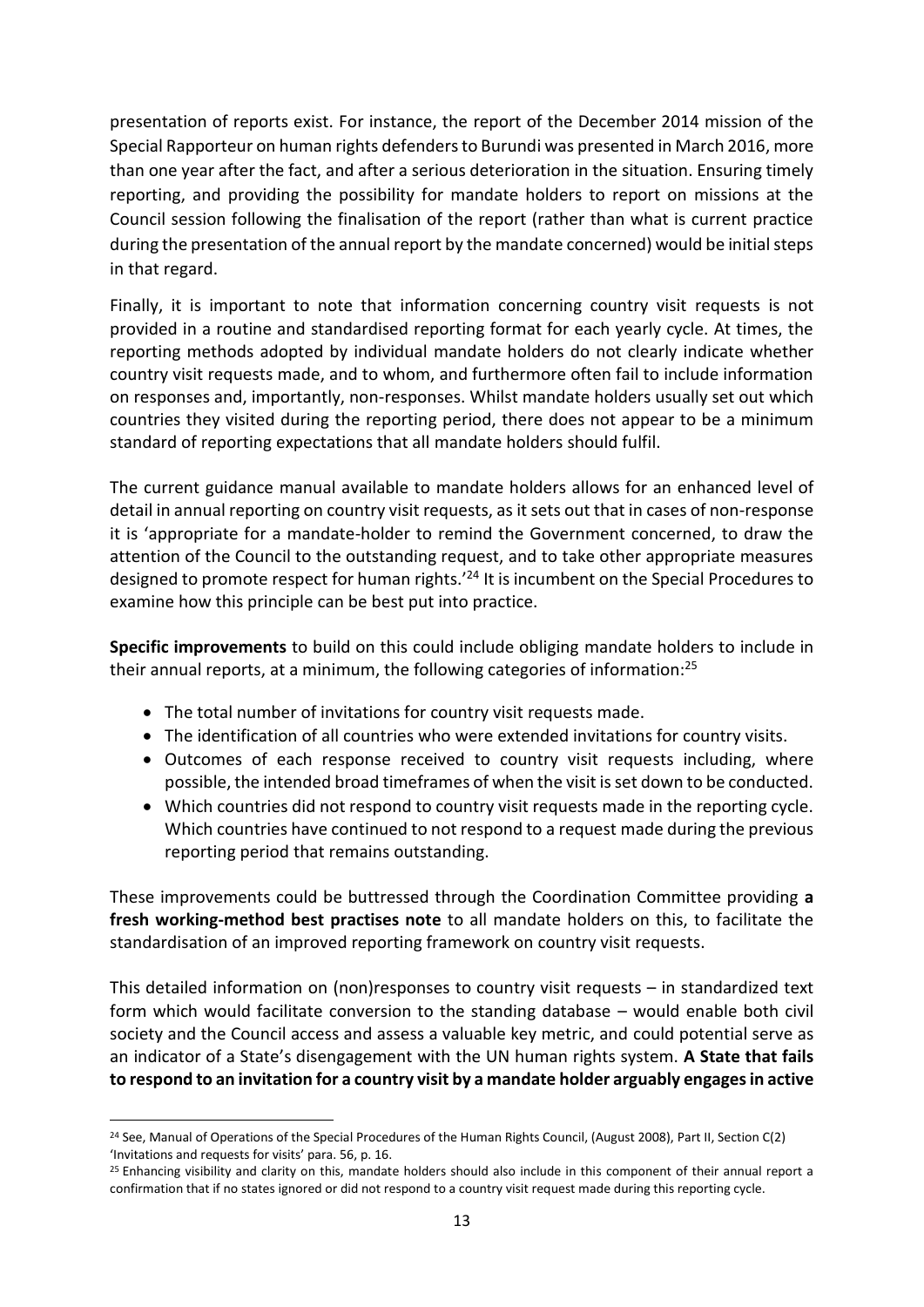**disregard for the value of the external human rights expertise the Special Procedures provides**. Transparent and consistent reporting on this element of the Special Procedures' working methods could also potentially enhance response rates from states who would be placed on notice that their non-response will be on the record and publically available.

**Standardising annual reporting practises on country invitation requests and responses by mandate holders is a small but significant change that would provide greater overall visibility of country visit data to all key human rights stakeholders within the UN system.** This information, in turn, would allow for stakeholders at all levels to reward response, and seek to prevent or disincentivize non-response, and so improve the overall understanding of cooperation with the Council and its mechanisms.

#### **c. Follow-up to Communications, Decisions and Country Visits**

The importance of follow-up to ensuring implementation cannot be overstated, whether regarding recommendations of the Council, through its decisions and resolutions, or of the mandate holders through the range of tools at their disposal. We welcome the creativity with which mandate holders have pursued follow-up, $^{26}$  but we are aware that these efforts are largely *ad hoc* and sometimes risk going unacknowledged given the lack of longitudinal data. **While we acknowledge the need for flexibility and the centrality of these decisions to the independence of the mandates, we urge the Special Procedures to consider identifying a set of baseline indicators that, if met, would initiate a mandatory follow-up process.**

This is essential because, too often and in particular linked to the Communications and Decisions of mandate holders, States fail to take the recommended actions. Faced with an extended non-response to communications, or a response that fails to substantively treat the allegations and the potential recommendations, the Special Procedures should seek to leverage change. Sometimes States' actions directly oppose the recommendations of the Special Procedures; take for example the continued detention or indictment of a prisoner of conscience despite a Decision from the Working Group on Arbitrary Detention. **In these egregious cases of 'non-cooperation', we urge the Special Procedures to standardize a practice of response, either through follow-up letters (to be made public in the next joint Communications report) or through immediate public action**.

We welcome the discussions at the last Annual Meeting regarding the engagement with OHCHR field presences on the issue of follow up to, in particular, country visits. Without discrimination to the above recommendations regarding follow-up on allegations of intimidation and reprisals associated with country visits, we echo the call that information collected by actors in OHCHR and across the UN system be regularly and transparently shared with the Special Procedures and would add that, wherever possible, this information should be made public.<sup>27</sup> Discussion of strengthening human rights competencies within UN Country

<sup>&</sup>lt;sup>26</sup> This includes 'issuing of observations on communications reports, conducting follow-up visits... the convening of roundtable discussions and the issuing of follow-up reports and press releases'. *Report on the twenty-second annual meeting*, UN doc *A/HRC/31/39*, para 27 and Annex IX.

<sup>27</sup> *Report on the twenty-second annual meeting*, UN doc *A/HRC/31/39*, paras 47-49..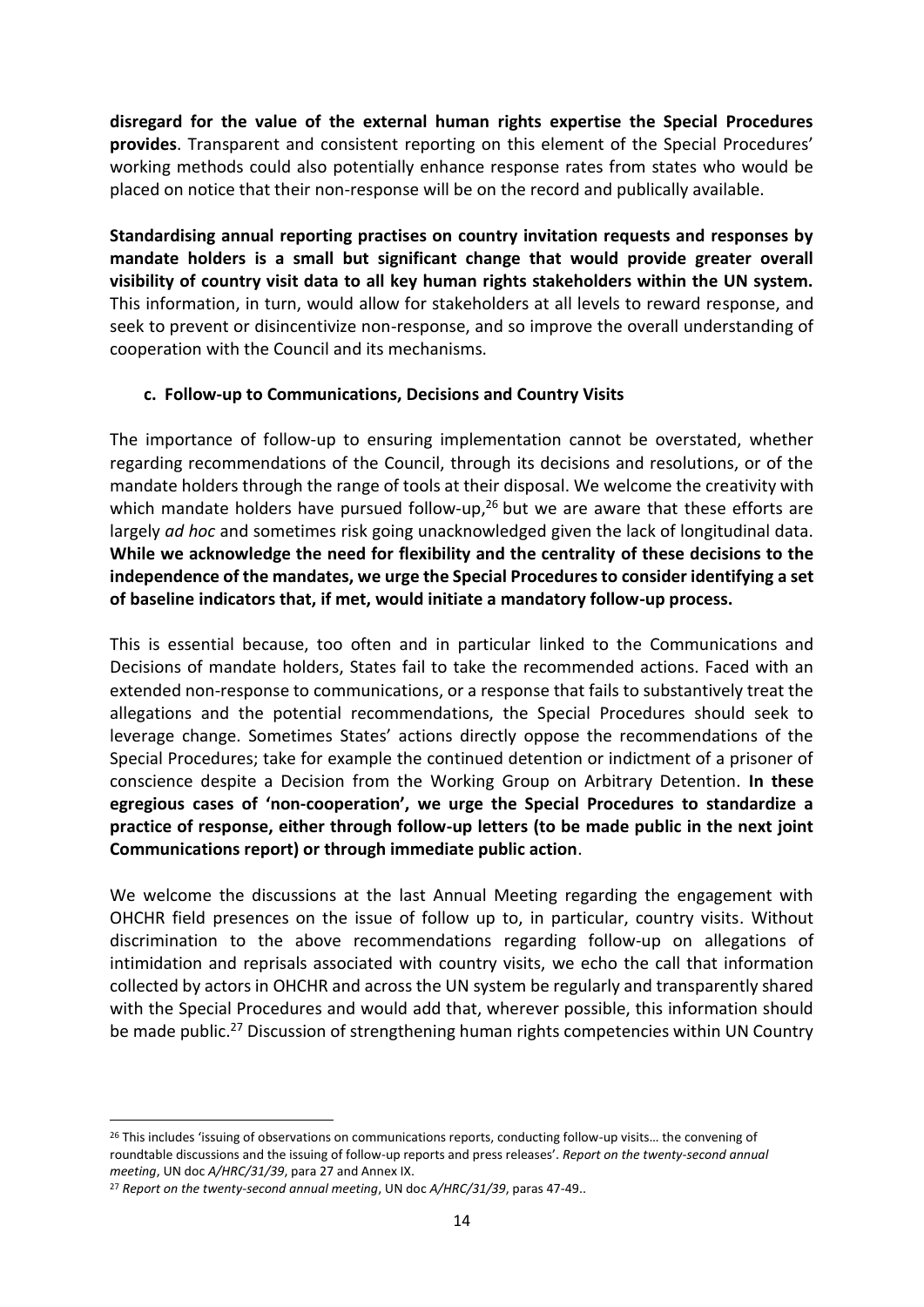Teams to facilitate implementation should be a part of broader UN-wide consideration of the third pillar (see below).

## **d. Engagement of Special Procedures with international and regional forums**

The annual report indicates in great detail the engagement with other parts of the UN system,<sup>28</sup> including listing joint press statements and assistance with country visits. We urge that this relationship become the norm, as opposed to the exception, and that the Special Procedures seek to increase opportunities to interface with other parts of the UN system, whether at country level or at HQ. **We welcome the opportunity of the meeting of heads of OHCHR Field Presences announced for 9 June 2016, as a chance to further deepen coordination with the Special Procedures.** 

At minimum, this serves a capacity-building role, infusing human rights attention across the other pillars of the UN; at its best, however, this can ensure human rights mainstreaming and effective, trusted relationships to foster communication. The case of the Sustainable Development Goals and the engagement of the Special Procedures, individually and as a whole, can be instructional in this regard both for the successes and the challenges. More positively, we welcome the increase in briefings at the Security Council by the Council's mechanisms, including over the last year.

The experts of the regional human rights mechanisms, and in particular the African Commission on Human and Peoples' Rights and the Inter-American Commission on Human Rights, should continue to be at the table for relevant discussions. We encourage learning and knowledge sharing between the regional and international levels, in both directions, to ensure that policies and procedures are coherent and effectively generate a 'race to the top' in key areas such as consultation with civil society and responses to reprisals. In joint activities, we reiterate our recommendation from last year that **civil society be effectively engaged early in the process,** in order to maximise the impact of the activity on the ground.

The practice of some mandates – such as the Special Rapporteur on human rights defenders – of regular exchange with 'sister-mandates' from regional systems is welcome, and should be strengthened and encouraged for other mandate holders too.

The biennial resolution on 'regional arrangements on human rights' adopted by the Human Rights Council is a further avenue that the Special Procedures should use actively to enhance cooperation among them and their regional counterparts.

### **4. Conclusion**

The undersigned NGOs and partners on the ground consider the Special Procedures system on balance to be one of the most nimble, responsive and accessible of the UN human rights mechanisms. This submission hopes to highlight potential areas for improvement that we think would have great benefit for the accessibility and effectiveness of the system.

**<sup>.</sup>** <sup>28</sup> *Report on the twenty-second annual meeting*, UN doc *A/HRC/31/39*, paras 21-22 and Annex I.